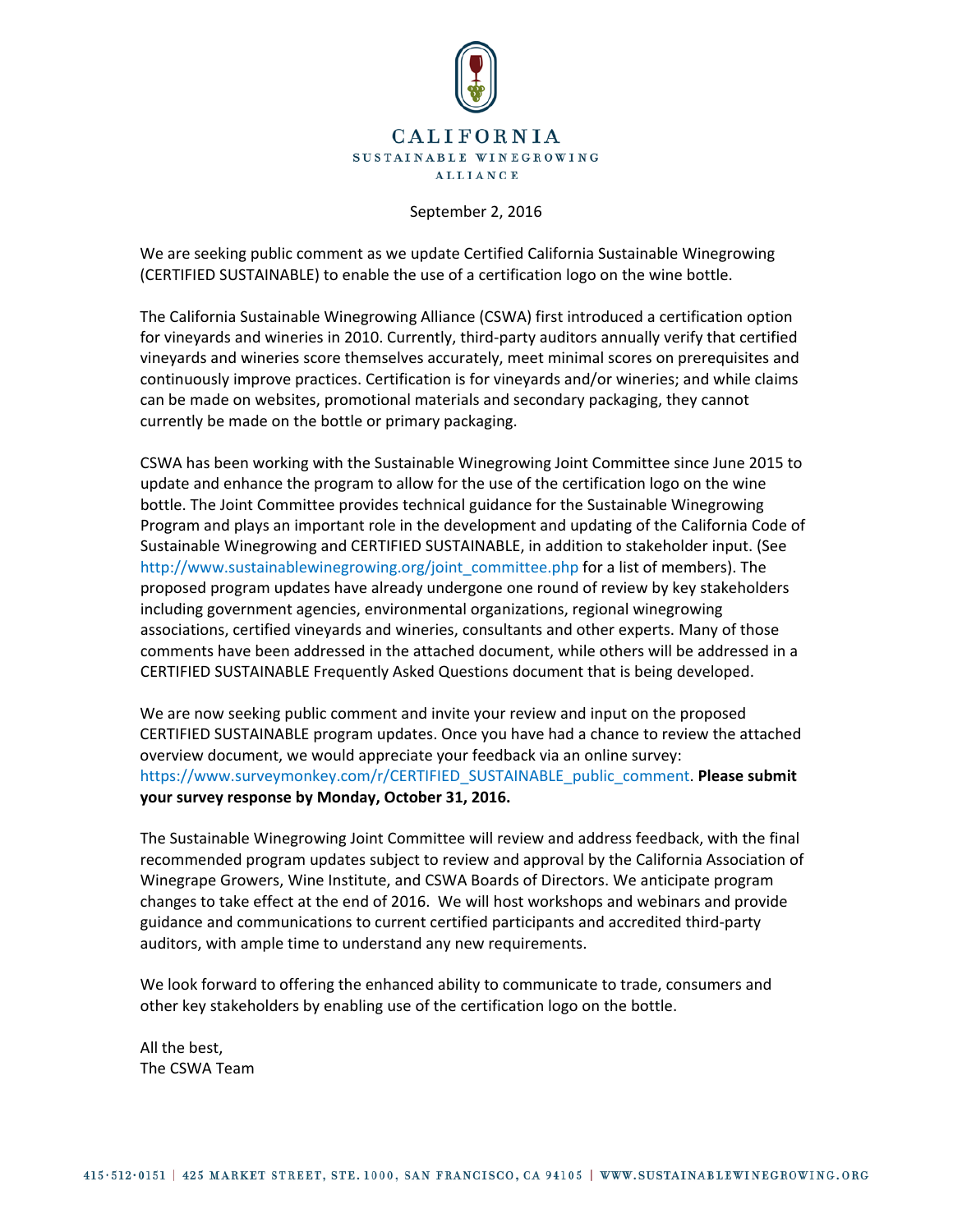

**Certified California Sustainable Winegrowing:** *Sustainable from Grapes to Glass* Draft Program Summary for Public Comment

## **Background:**

Certified California Sustainable Winegrowing (CERTIFIED SUSTAINABLE) is a voluntary third-party certification option for California vineyards and wineries. CERTIFIED SUSTAINABLE verifies that vineyards and wineries use best management practices to protect the environment, conserve natural resources and operate socially responsible, thriving businesses. Originally introduced in January 2010, CERTIFIED SUSTAINABLE went through another extensive stakeholder review process in 2015-2016 to update the certification requirements to allow for the use of the certification logo on the bottle (a communication method that was not previously available to certified participants). This effort was largely driven by increasing market demand for sustainably grown and produced wine. Certified vineyards and wineries must meet defined requirements that are verified annually by third-party accredited auditors in order to achieve and maintain certification.

## **Certification Requirements:**

Wine bearing the CERTIFIED SUSTAINABLE logo or claims must be made in a certified winery, using at least 85% or higher grapes from certified vineyards.<sup>[1](#page-1-0)</sup> Both the winery and vineyard(s) must meet the following requirements, which are verified during annual third-party audits:



- **Annual Self-Assessment:** Completion of an annual self-assessment of 140 vineyard & 104 winery best practices using the comprehensive *California Code of Sustainable Winegrowing*. [2](#page-1-1) Auditors verify that all self-assessment scores (Category 1-4) accurately reflect on-the-ground practices during the annual audit. (Practices included in Category 1 meet existing regulation, where relevant, with practices increasing in sustainability from Category 1 to 4. See Appendix A for a sample practice criterion.)
- **Minimum Score Threshold:** 85% of the total scores must be Category 2 or higher. Practices included in Category 2 and above are considered sustainable practices in the industry.
- **Prerequisite Practices:** There are 58 required prerequisite practices for vineyards, and 37 required prerequisite practices for wineries. (While prerequisites specify minimal scores, certified vineyards and wineries often score above these minimum practices.) The following is a summary of required prerequisite practices; for the complete list of prerequisite practices see

[http://www.sustainablewinegrowing.org/certifiedsustainable\\_prerequisites.pdf.](http://www.sustainablewinegrowing.org/certifiedsustainable_prerequisites.pdf)

- o **Sustainable Business Strategy –** Two (2) prerequisites ensure sustainability is integrated into the business strategy and a process is in place to stay in compliance with environmental regulations.
- o **Viticulture** Three (3) prerequisites address biological problems, scion/cultivar selection and habitat conservation and 16 other practices help ensure long-term vineyard vitality.
- o **Soil Management –** Five (5) prerequisites address nutrient and nitrogen management, fertigation and erosion prevention in addition to 7 other practices help ensure soil health.

<span id="page-1-1"></span><sup>2</sup> To download the *California Code of Sustainable Winegrowing* or to view any of the 15 individual chapters, visit: [http://www.sustainablewinegrowing.org/orderdownloadworkbook.php.](http://www.sustainablewinegrowing.org/orderdownloadworkbook.php)

DRAFT – California Sustainable Winegrowing Alliance 1

<span id="page-1-0"></span><sup>&</sup>lt;sup>1</sup> The 85% of grapes from certified vineyards can include CERTIFIED SUSTAINABLE, Lodi Rules and/or Sustainability In Practice Certified vineyards.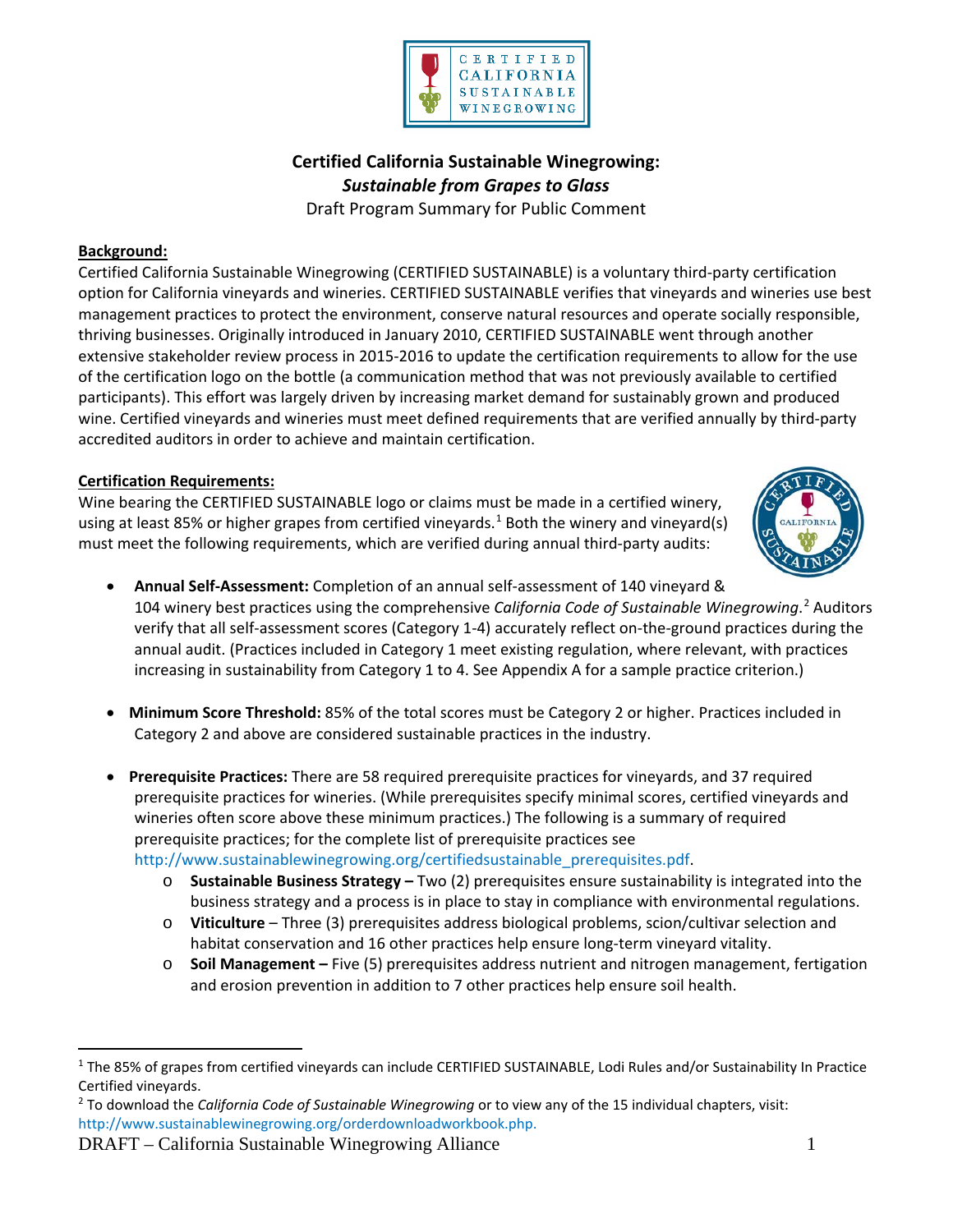- o **Vineyard Water Management –** Nine (9) prerequisites address water use efficiency, water quality, offsite movement, irrigation maintenance and use of decision tools, water budgeting and measurement, and 2 additional practices help ensure vineyard water use efficiency and quality.
- a. **Integrated Pest Management** Twenty (20) prerequisites plus 14 additional practices verify an Integrated Pest Management approach is used that includes monitoring and managing vineyard pests (e.g., insects and mites, weeds, disease and vertebrate), cultural practices and decisions tools, employee training and safety, etc. In addition, materials on the CERTIFIED SUSTAINABLE Red List may not be used and if materials on the CERTIFIED SUSTAINABLE Yellow List are used, alternatives must first be tried or considered, and justification and mitigation of risk documented. (See [http://www.sustainablewinegrowing.org/certifiedsustainable\\_redandyellowlist.pdf](http://www.sustainablewinegrowing.org/certifiedsustainable_redandyellowlist.pdf) for more details).
- o **Wine Quality –** Three (3) prerequisites address juice chemistry, food safety and food security and 6 additional practices can positively affect wine quality.
- o **Ecosystems Management –** Five (5) prerequisites address ecosystem processes, watershed management, aquatic habitats, sensitive species and collaboration plus 4 other practices help protect and enhance ecosystems and wildlife habitat.
- o **Energy Efficiency –** Three (3) prerequisites address vineyard pump efficiency and winery motor/drives/pump efficiency and require an energy audit, and 9 additional practices help improve energy efficiency.
- o **Winery Water Conservation and Quality –** Five (5) prerequisites address winery water use efficiency and water quality, water supply, crush operations and presses plus 11 additional practices improve winery water conservation and efficiency.
- o **Material Handling –** Two (2) prerequisites address hazardous materials planning, storage and replacement and 7 additional practices help ensure proper material handling to meet regulatory requirements and further minimize risk.
- o **Solid Waste Reduction and Management –** Five (5) prerequisites address cardboard, metals, capsules and landscape residuals and require a solid waste audit, and an additional 11 practices help reduce and effectively manage solid waste.
- o **Environmentally Preferable Purchasing (EPP) –** Two (2) prerequisites address EPP planning and packaging, and 13 other practices ensure EPP consideration for purchasing products and services.
- o **Human Resources –** Two (2) prerequisites address safety training and sustainability in the workplace and 8 additional practices help ensure employee effectiveness and workplace satisfaction.
- o **Neighbors and Community –** Three (3) prerequisites address communication, awareness of potential issues and mitigation of light, noise and traffic, and 6 additional practices help further build positive neighbor/community relations.
- o **Air Quality –** Three (3) prerequisites address air quality planning, unpaved surfaces and winery refrigeration, and 10 additional practices can protect air quality and reduce greenhouse gas emissions.
- **Sustainability Performance Metrics for Water, Energy, Nitrogen and GHGs:** Vineyards must measure and record water use and nitrogen applied annually. Wineries must measure and record water use, energy use, and greenhouse gas emissions (GHGs) annually.
- **Continuous Improvement:** In addition to meeting the minimum sustainable practice requirements, all certified vineyards and wineries must demonstrate continuous improvement in the adoption of sustainable practices on an annual basis. Auditor verifies methodology for identifying and prioritizing areas for improvement and written action plans are created to document the implementation of additional sustainable practices every year.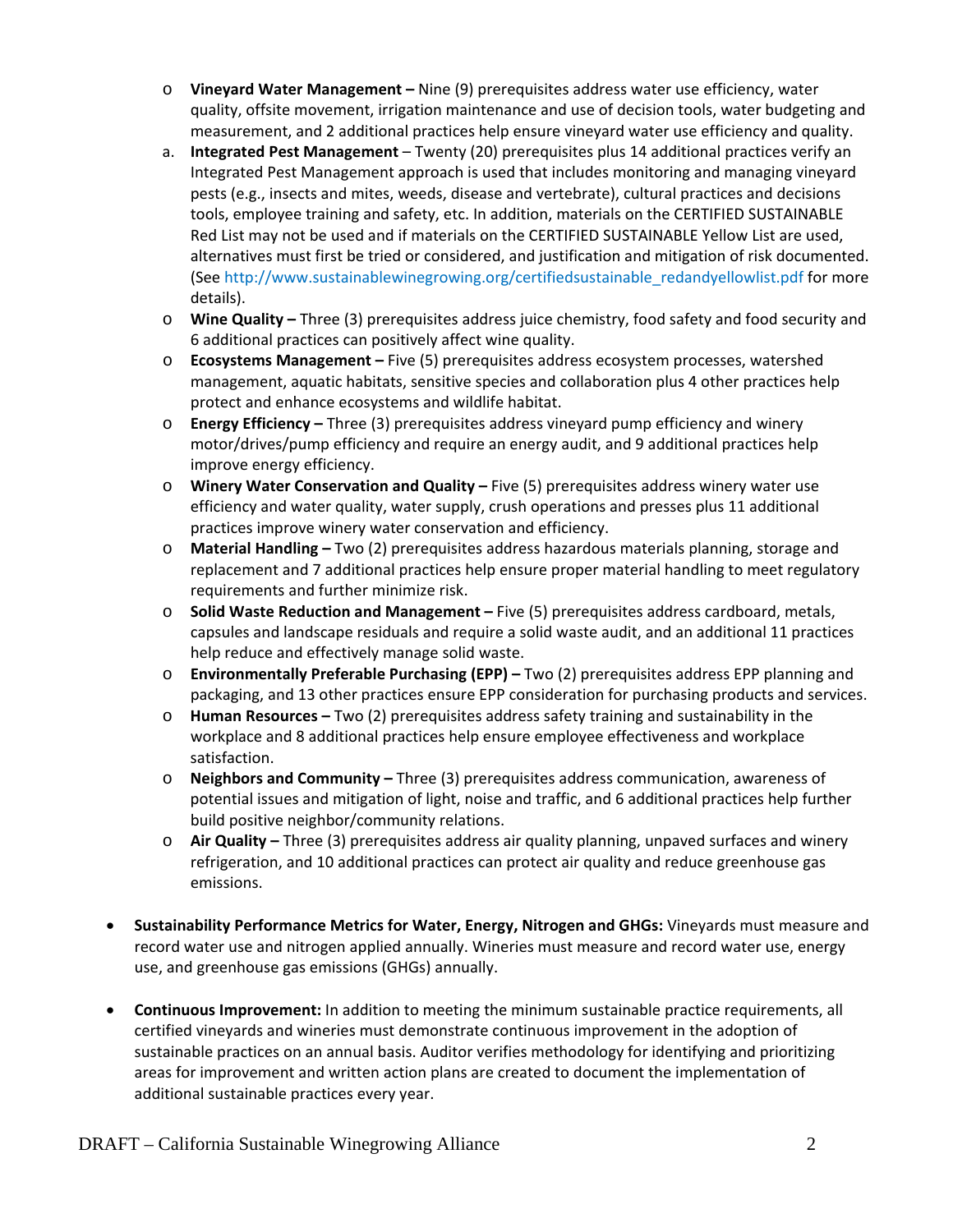## **Certification Administration:**

The California Sustainable Winegrowing Alliance (CSWA) is a leader in promoting sustainable winegrowing practices within the California wine industry and administers CERTIFIED SUSTAINABLE. Created in 2003 by Wine Institute and the California Association of Winegrape Growers (CAWG), CSWA is a nonprofit organization that works closely with a dedicated group of stakeholders, including a Joint Committee of over 50 growers and vintners, government agencies, academia, non-governmental organizations, and other experts. These stakeholders have provided extensive review of all three editions of the *California Code of Sustainable Winegrowing* and CERTIFIED SUSTAINABLE.

**Auditing** – CERTIFIED SUSTAINABLE utilizes accredited third-party auditors to perform annual audits of vineyards and wineries. The auditors meet qualification requirements and participate in annual training. Auditors also perform chain of custody audits to verify that 85% of certified grapes are used in all wine bearing the CERTIFIED SUSTAINABLE logo (certified grapes can come from CERTIFIED SUSTAINABLE, Lodi Rules and/or Sustainability In Practice Certified vineyards). For a list of auditors visit: [http://www.sustainablewinegrowing.org/CCSW](http://www.sustainablewinegrowing.org/CCSW-certified_accredited_auditors.php)[certified\\_accredited\\_auditors.php.](http://www.sustainablewinegrowing.org/CCSW-certified_accredited_auditors.php)

**Accreditation** – CSWA is currently a subscriber to the ISEAL Alliance, an internationally recognized organization dedicated to ensuring credible and innovative sustainability standards. CERTIFIED SUSTAINABLE adheres to the ISEAL Credibility Principles, which outline the concepts and actions that underpin credible standards systems and its multi-stakeholder approach. CSWA is working towards becoming a full member of ISEAL to further demonstrate the commitment of CERTIFIED SUSTAINABLE in being a transparent, effective program that advances the California wine industry in sustainable practice adoption. (Current ISEAL certification programs include Marine Stewardship Council, Rainforest Alliance, Forest Stewardship Council, among others. To learn more about ISEAL please visit: [http://www.isealalliance.org/.](http://www.isealalliance.org/))